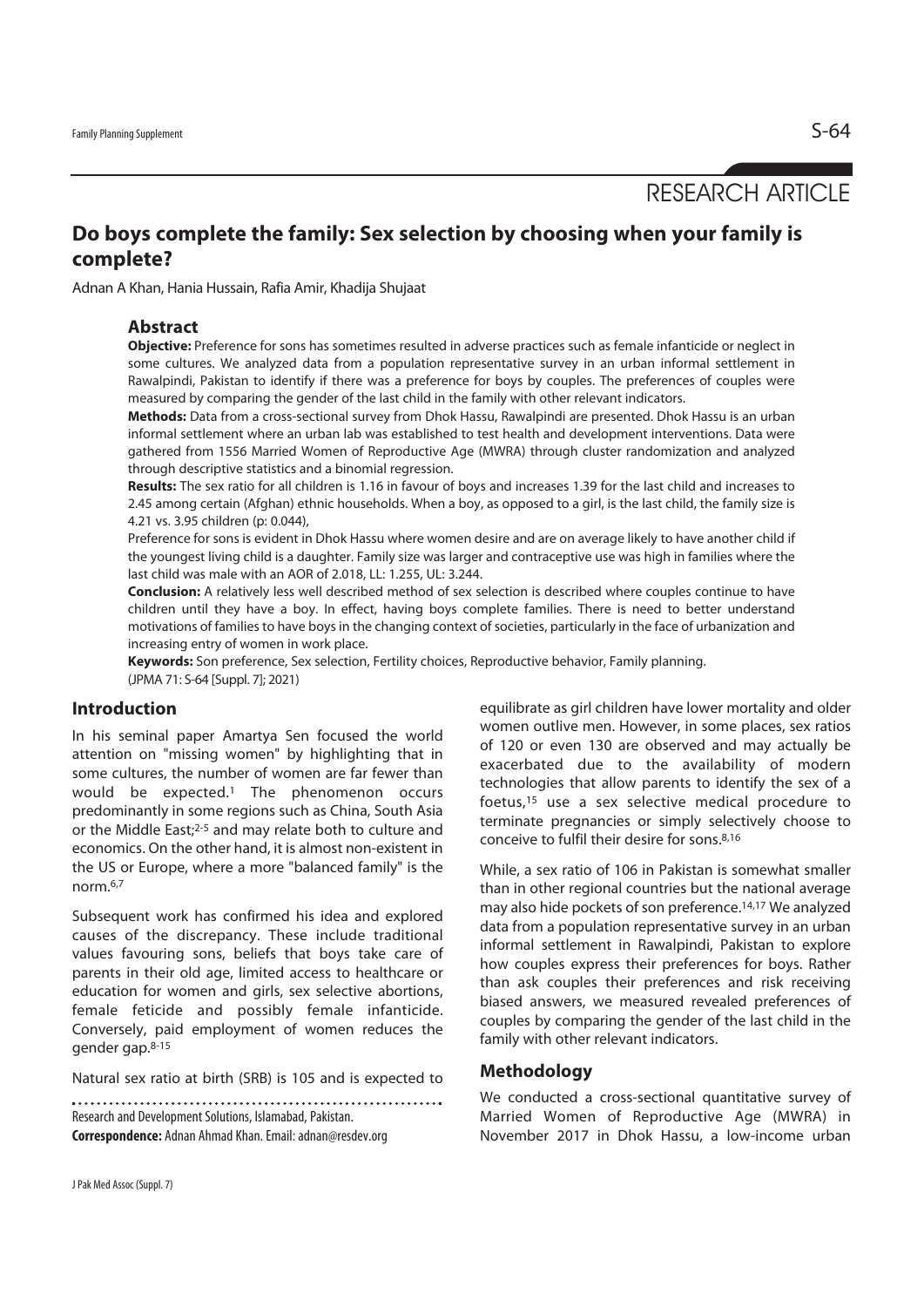settlement in Rawalpindi, Pakistan. The area population is 228,000 spanning 16 neighbourhoods (mohallas). Using Google Earth® software, a total 1040 clusters were identified corresponding to approximately 50 meters length of a street.

Sample size was estimated using multi-stage cluster sampling at 1354, assuming a design effect of 3 and a 95% confidence interval. 300 clusters were randomly selected for the study. Allowing for 5 interviews per cluster and a minimum of 50 interviews for each mohalla - to ensure mohalla level representation — a total of 1,556 MWRA were interviewed. Within each cluster, the first house was randomly selected and then every third household was selected until 5 interviews had been completed. One interview was conducted per household.

After monitoring to ensure data quality, the data were cleaned, compiled and analyzed in IBM SPSS Statistics 25. Population weights were estimated for each mohalla and applied before analysis to ensure accurate representation of the study population. We cross tabulated demographic

features, current contraceptive use and fertility choices of the family against whether the last child was a boy or a girl, and checked whether differences were statistically significant through Pearson's Chi-Square. A binary logistic regression model was also used to estimate the effect of gender of the youngest child, who makes the decision about having another child, ethnicity, mother's education in years, total number of living children, wealth quintile, employment, whether the mother has a CNIC and duration of urban residence on the rate of contraceptive usage within the community.

### **Results**

Among the 1556 married women that were surveyed,

literacy rates were low with a mean of 3±3 years of education. Only 295 (19%) had completed high school (or higher) and 65 (4%) had received a university degree. Only 73 (5%) worked and among these, 28(38%) worked from home — often running a stitching or handicraft business, 10 (14%) worked as teachers or 10 (14%) domestic help (Table-1).

On average, the respondents reported their ideal number of **Table-1:** Respondent characteristics.

| Sample size $(n)=1,556$                     |                       |                        |         |
|---------------------------------------------|-----------------------|------------------------|---------|
| <b>Indicator</b>                            | <b>Last Child Boy</b> | <b>Last Child Girl</b> | Sig     |
|                                             | Sample Mean $\pm$ SD  |                        | p-value |
|                                             | $32 \pm 7.6$          | $31 \pm 6.9$           | 0.021   |
| Age of MWRA (in years)                      |                       |                        |         |
| Age at Marriage (in years)                  | $18.3 \pm 3.4$        | $18.6 \pm 3.3$         | 0.123   |
| Literacy (years of education)               | 3                     | 3                      | 0.002   |
| Duration of Residence in Dhok Hassu (years) | $13.7 \pm 11.0$       | $13 \pm 10.7$          | 0.187   |
| Employment                                  | 4%                    | 6%                     | 0.061   |
| <b>Ethnicity</b>                            |                       |                        |         |
| Pashtun                                     | 48%                   | 53%                    | 0.111   |
| Punjabi                                     | 30%                   | 34%                    | 0.135   |
| Afghan                                      | 17%                   | 9%                     | 0.000   |
| <b>Other</b>                                | 5%                    | 4%                     | 0.822   |
| Monthly Income (USD)                        | $163 + 137$           | $163 + 97$             | 0.001   |
| Monthly Household Expenditure (USD)         | $163 + 85$            | $163 + 79$             | 0.004   |
| Number of live children (total)             | 4.21                  | 3.95                   | 0.044   |
| Number of Boys                              | $2.6 \pm 1.5$         | $1.7 \pm 1.5$          | 0.000   |
| Number of Girls                             | $1.6 \pm 1.5$         | $2.3 \pm 1.4$          | 0.000   |
| Percentage of Youngest Child's gender       | 58%                   | 42%                    |         |
| <b>Contraceptive Usage</b>                  |                       |                        |         |
| Ever Use                                    | 46%                   | 52%                    | 0.021   |
| <b>Current Use</b>                          | 32%                   | 34%                    | 0.577   |
| Want more children                          | 40%                   | 53%                    | < 0.001 |
| Monthly Expenditure on FP Supplies (USD)    | $0.64 \pm 8$          | $0.32 \pm 29$          | 0.123   |

children was a mean of 4.4; 2.4 boys and 2 girls. This translates into their current male to female sex ratio among their living children of 1.16. However, this difference was even more pronounced for their youngest child at 1.39 and is the most marked among Afghan women, 147 (71 %) of whom reported that their youngest child was a boy (sex ratio: 2.45, p-value <0.001). Gender of the youngest child correlates with lack of literacy — sex ratio of 1.69, compared to 1.10 for women with at least some education (p-value <0.001). However, women among the two lowest wealth quintiles showed relatively lower preference for sons. They have a sex ratio for the youngest child of 1.22 as compared to 1.50 in the other 3 quintiles (p-value < 0.05). Families where the youngest



**OCP: Oral Contraceptive Pill. ECP: Emergency Contraceptive Pill.** 

**Figure-1:** Contraceptive usage and Gender of youngest child.